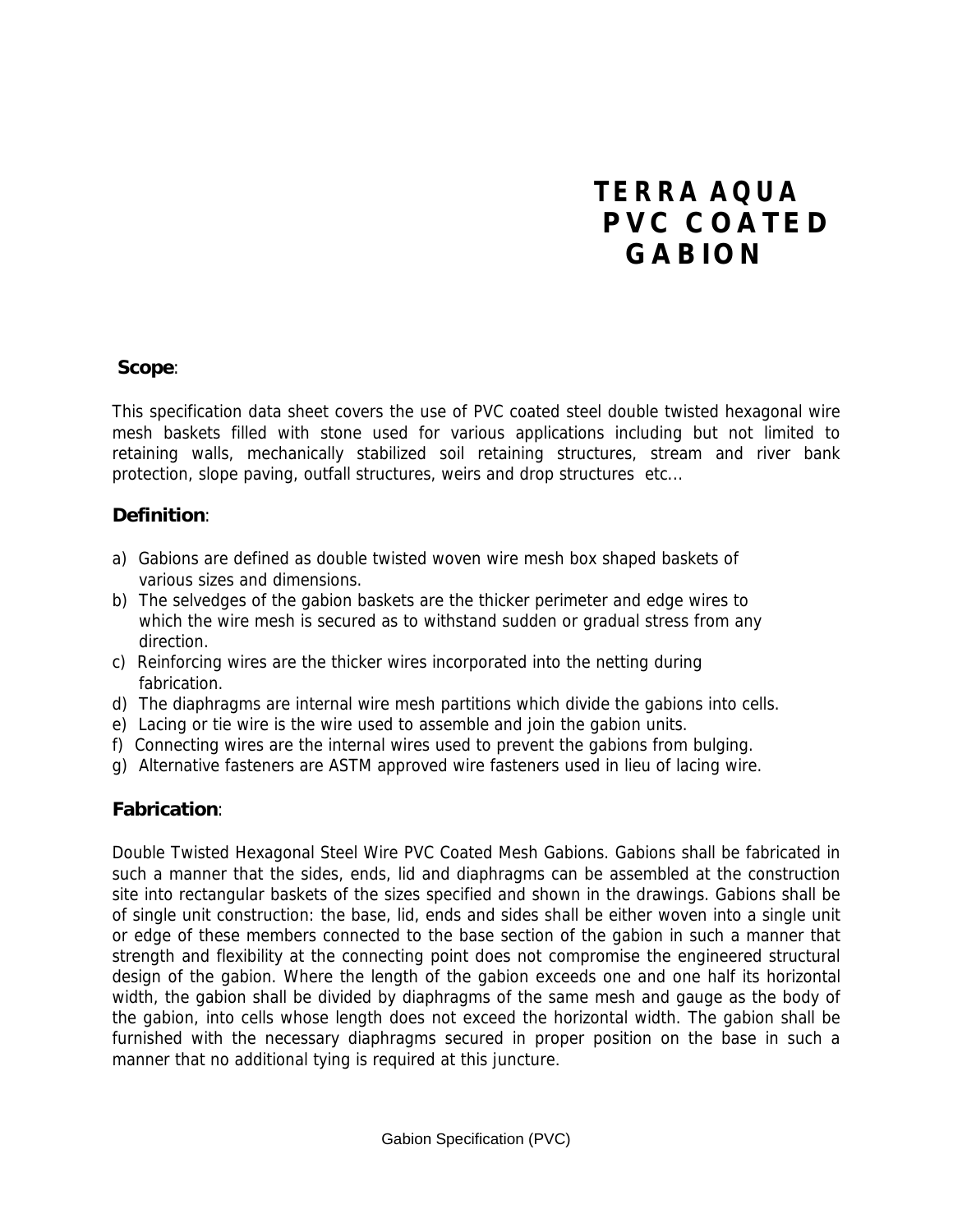#### **Mesh Formation:**

The double twisted hexagonal wire mesh shall have deformability sufficient to permit minimum of mesh elongation equivalent to 10% of the unstretched length of the mesh test section without reducing the gauge or the tensile strength of the individual wire strands to values less than those for similar wire, one gauge smaller in diameter.

#### **Non-Raveling:**

The wire mesh is to be fabricated in such a manner as to be non raveling. This is defined as the ability to resist pulling apart at any of the twists or connections forming the mesh when a single wire strand in a section of mesh is cut.

#### **Gabion Fill**:

The stone fill material used for filling the gabion units shall be clean, hard stone with pieces ranging from 4-8 inches on the greatest dimensions. Stone filling shall not exceed 24 inch vertical drop above the gabion basket. All effort shall be made to ensure that the stone fill material utilized in the design of the structure match the stone fill used in constructing the gabion structure.

## **Assembling and placing:**

- a) Each gabion shall be assembled by tying or fastening all untied edges. The binding wire shall be tightly looped around every other mesh opening along the seams in such a manner that single and double loops are alternated. Alternative fasteners may be used in lieu of lacing wire. The alternative wire fasteners shall be applied at approximately 4" to 6" intervals on all vertical seams. No less than 3 fasteners per one foot on any given vertical or horizontal seam.
- b) A line of empty gabions shall be placed into position according to the contract drawings. Lacing wire or alternative fasteners shall be used to secure each unit to the adjoining one along the vertical reinforced edges and the top selvedges. An approved corner closure tool shall be used to adjoin adjacent gabions to insure a tight, neat seam and minimize gabion wire joint deformation. The base of the empty gabions placed on top of the filled line of gabions shall be tightly wired or fastened to the latter at front and back. The lid shall be secured with an approved closure tool

to insure proper closure without excessive mesh deformation.

- c) To achieve optimum alignment and finish for retaining walls, a minimum amount of stretching may be required.
- d) Connecting wires shall be inserted during the filling operation as follows: Install according to manufacturers instructions every 1' vertical lift of the gabion unit.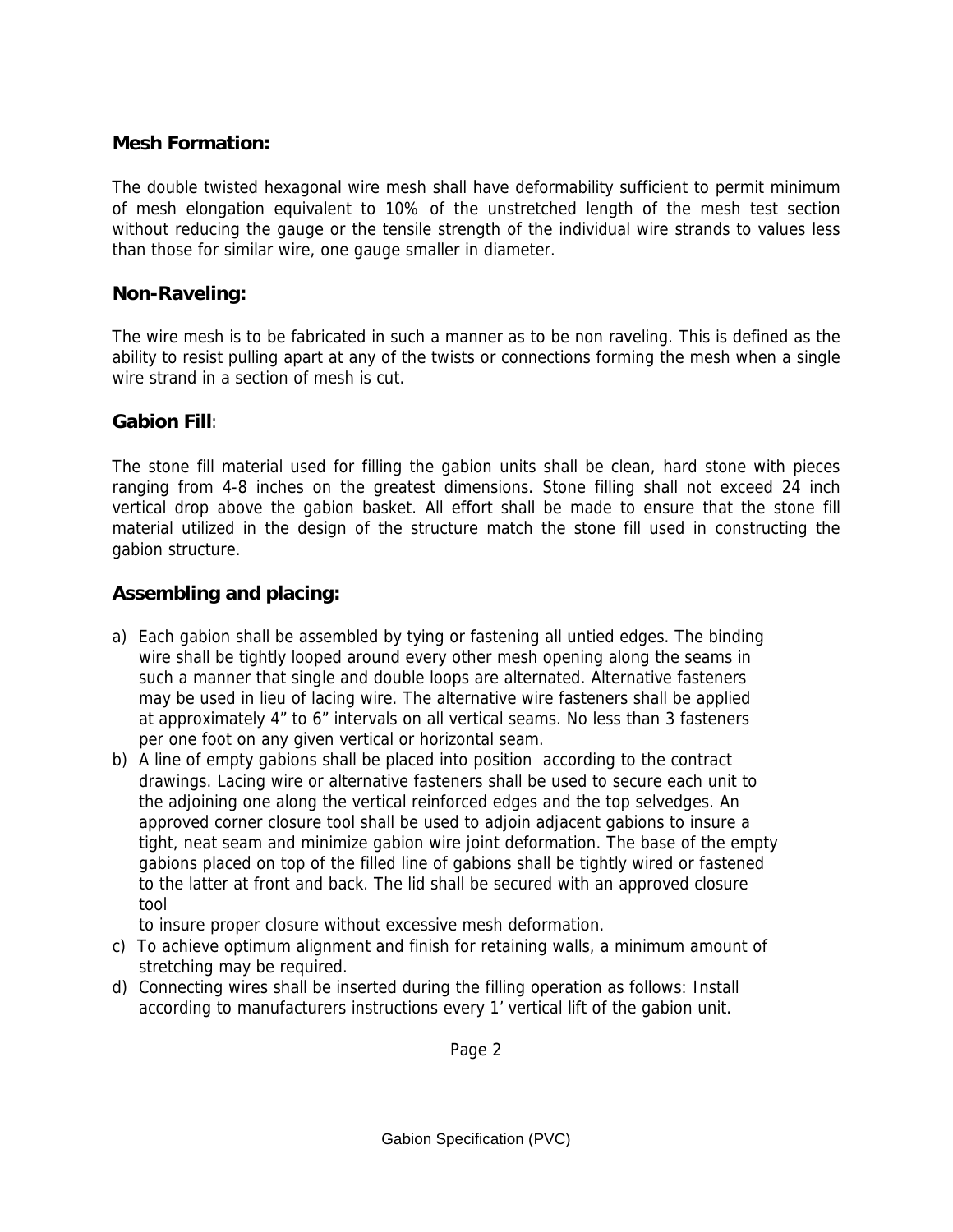

## **terra aqua gabion unit standard sizes: custom jumbo sizes available**

| <b>Gabion Unit Size</b> | <b>Capacity Cubic Yards</b> | <b>No. Of Internal Cells</b> |
|-------------------------|-----------------------------|------------------------------|
| 6x3x3                   |                             |                              |
| 9x3x3                   |                             |                              |
| 12x3x3                  |                             |                              |
| 6x3x1.5                 |                             |                              |
| 9x3x1.5                 | 1.5                         |                              |
| 12x3x1.5                |                             |                              |
| 6x3x1                   | .666                        |                              |
| 9x3x1                   |                             |                              |
| 12x3x1                  | 1.33                        |                              |

**Tolerances**: All gabion dimensions shall be within a tolerance limit of plus or minus 5% of the manufacturers stated dimensions.

#### **Minimum Strength Requirements For Gabions:**

| <b>Test Description</b>                                  | <b>Galvanized/Galfan Gabions</b> | <b>PVC Coated Gabions</b> |
|----------------------------------------------------------|----------------------------------|---------------------------|
| Tensile strength of mesh<br>parallel to wire twist:      | 3500 lbs/ft                      | 2900 lbs/ft               |
| Tensile strength of mesh<br>perpendicular to wire twist: | 1800 lbs/ft                      | 1400 lbs/ft               |
| Connection to selvedge:                                  | 1400 lbs/ft                      | 1200 lbs/ft               |
| Panel to panel:                                          | 1400 lbs/ft                      | 1200 lbs/ft               |
| Punch strength of mesh:                                  | 6000 lbs/ft                      | 5300 lbs/ft               |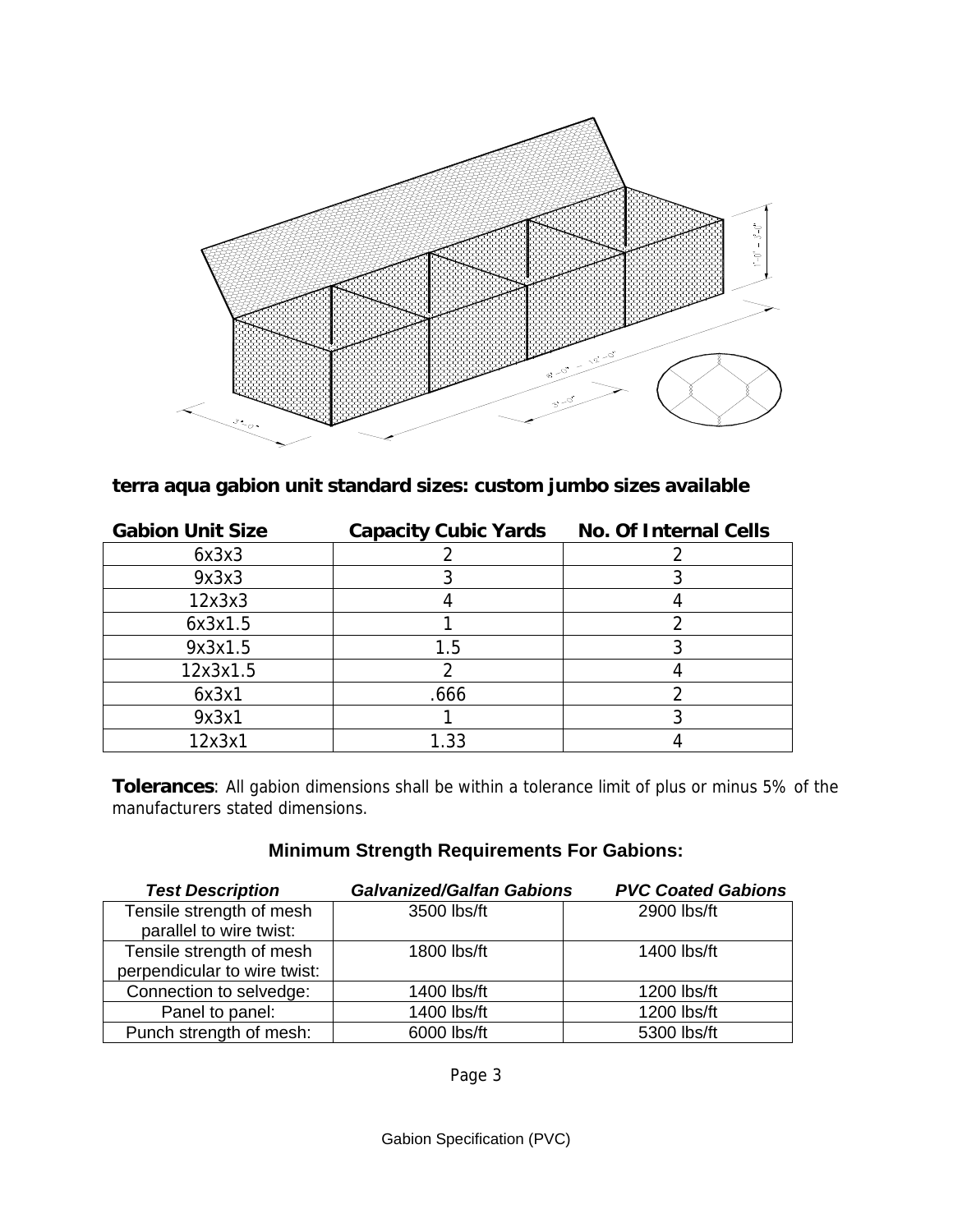#### **Material data:**

PVC coated galvanized steel wire: mesh opening 3 1/4 by 4 1/2 inches

- diameter of mesh core wire: 0.1063 inches
- \* diameter of mesh core wire plus PVC coating: 0.146 inches
- \* diameter of selvedge core wire: 0.1338 inches
- \* diameter of selvedge core wire plus PVC coating: 0.173 inches
- \* diameter of lacing core wire: 0.091 inches
- \* diameter of lacing core wire plus PVC coating: 0.127 inches
- \* Zinc coating of wire: finish 5 class 3 zinc coating ASTM A-641 tested in accordance with ASTM A370-92.
- tensile of wire: soft temper in accordance with ASTM A-641-92
- \* weight of zinc coating of wire: shall be determined by ASTM A-90
- \* core wire for mesh: 0.85 oz/sf of zinc
- \* core wire for selvedge: 0.90 oz/sf
- \* core wire for lacing: 0.80 oz/sf
- \* grade of zinc coating of wire: high grade or special high grade in accordance with ASTM B-6, Table 1
- \* uniformity of coating: shall be determined by ASTM A-239
- \* elongation: not less than 12% in accordance with ASTM A -370-92
- \* nominal thickness of PVC coating: 0.0216 inches not less than 0.015 inches

All of the above wire diameters are subject to tolerance limit of 0.004 in accordance with ASTM A-641

## **Polyvinyl chloride coating (pvc) data:**

- A. PVC ( Poly Vinyl Chloride) Coating. The coating shall be gray in color and shall have a nominal thickness of 0.0216 inches but not less than 0.015 inches in thickness. The protective PVC plastic shall be suitable to resist deleterious effects from exposure to light, immersion in salt or polluted water and shall not show any material difference in its initial properties. The PVC compound is also resistant to attack from acids and resistant to abrasion.
- B. Initial properties of the PVC coating shall meet the following requirements:
	- B.1 Specific Gravity: According to ASTM D-2287 and ASTM D-792; in the range 1.30 to 1.34
	- B.2 Tensile Strength: According to ASTM D-412; not less than 2980 psi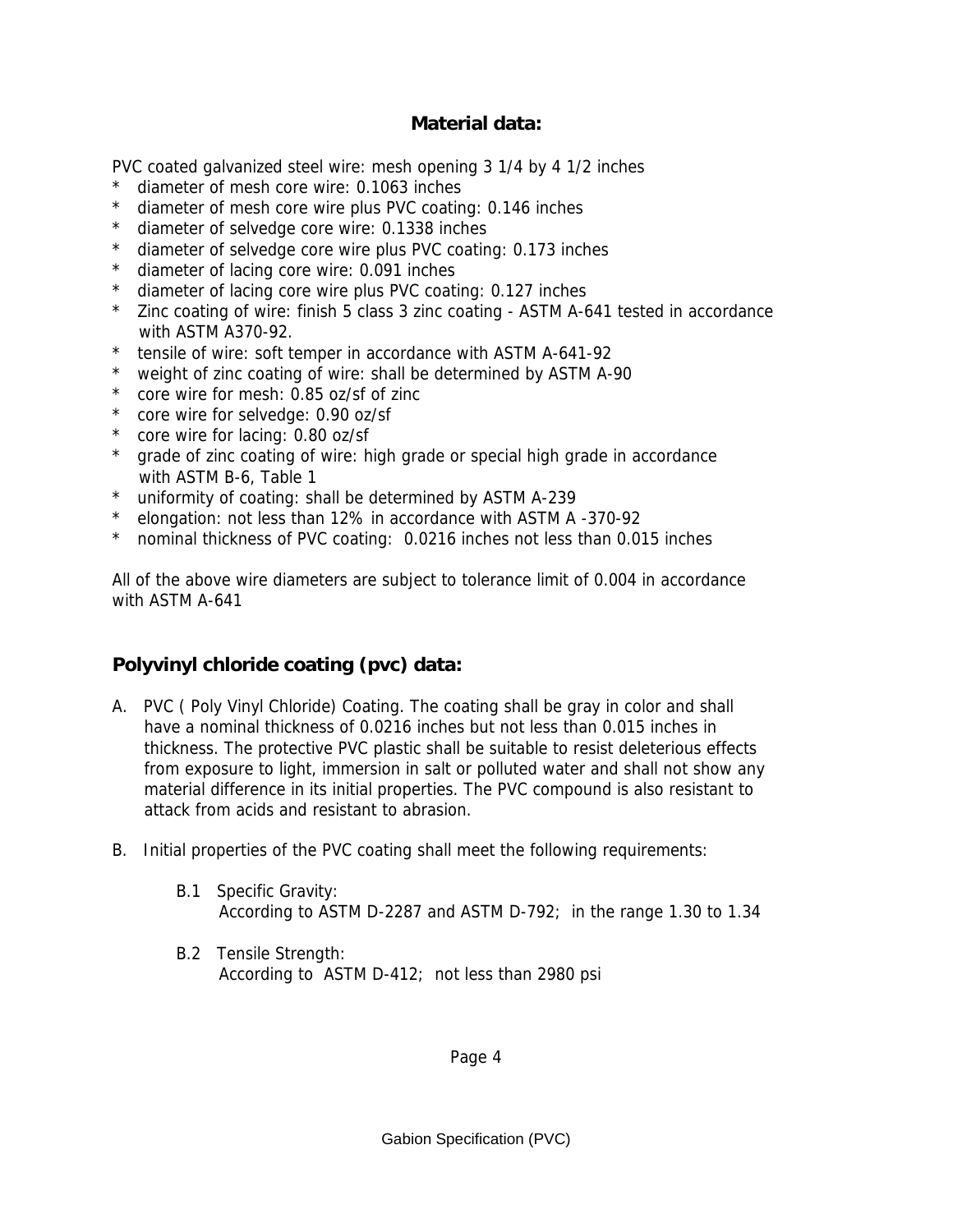- B.3 Modulus of Elasticity: According to ASTM D-412; not less than 2700 psi at 100% strain.
- B.4 Resistance to Abrasion: According to ASTM 1242; weight loss < 12% ( Method B )
- B.5 Brittleness Temperature: According to ASTM D-746, Procedure A ; shall be at least 8.3 degrees centigrade below the minimum temperature at which the gabions will be handled or placed but not higher than -9.4 degrees centigrade.
- B.6 Hardness: According to ASTM D-2240; shall be between 50 and 60 Shore D when tested.
- B.7 Creeping Corrosion:

Maximum corrosion penetration to the wire core from a square cut end section shall not be more than 25mm when the specimen has been immersed for 2000 hours in a 50% SOLUTION HC1 (hydrochloric acid 12 Be.)

- C. Variation of the initial properties will be allowed, as specified below, when the specimen is submitted to the following accelerated aging tests:
	- C.1 Accelerated Aging Tests
		- C.1.1 Salt Spray Test: According to ASTM B-117 Period of test – 3000 hours.
		- C1.2 Exposure to ultraviolet rays: According to ASTM  $D - 1499$  and ASTM G-23 (Apparatus Type E). Period of Test – 3000 hours at 63 degrees centigrade.
		- C.1.3 Exposure to high temperatures Testing period: 240 hours at 105 degrees centigrade, when test in accordance with ASTM D- 1203 and ASTM D-2287.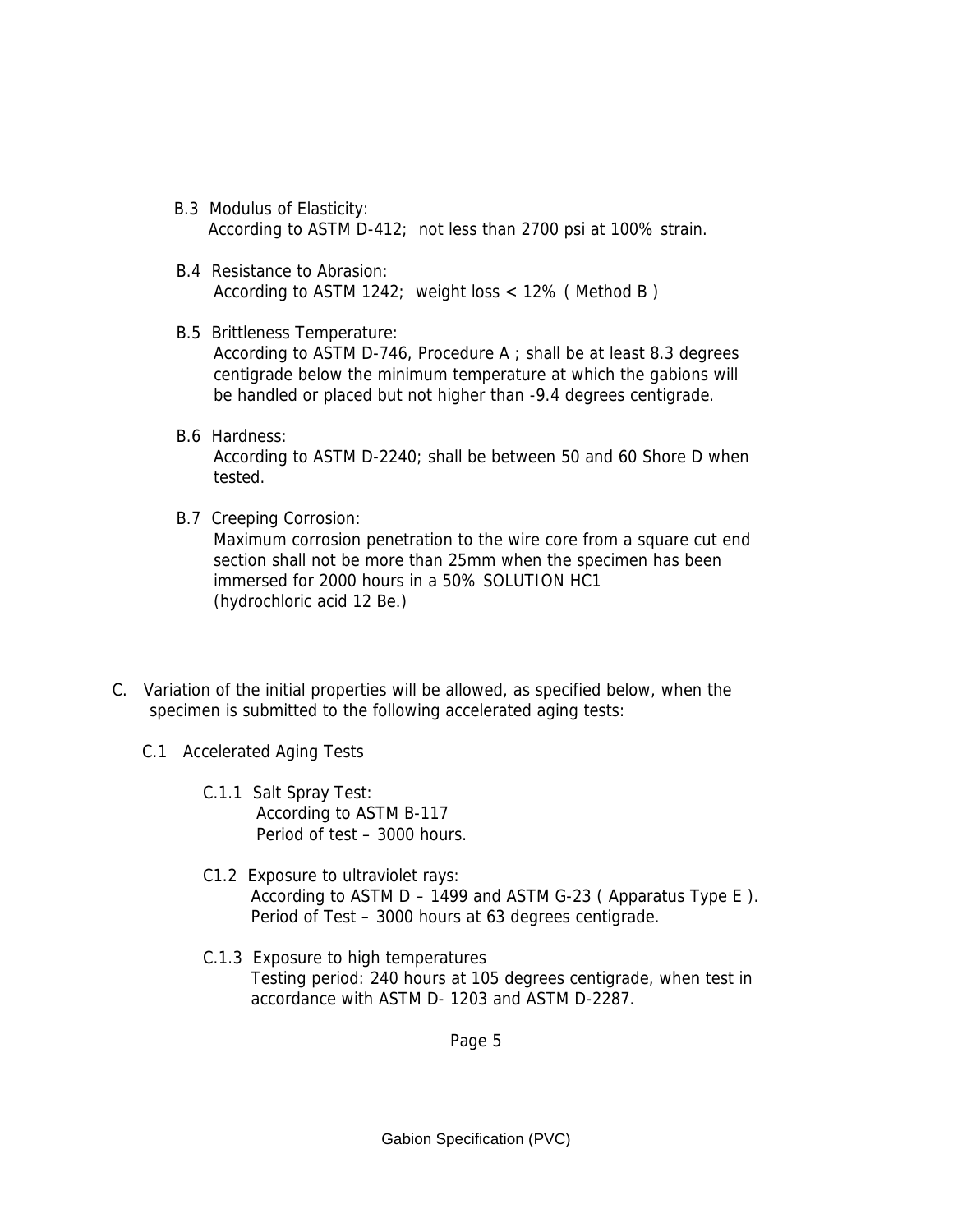After the above tests have been performed, the PVC compound shall exhibit the following properties.

- D. Properties after aging tests**:**
	- D.1 Appearance:

 The vinyl coating shall not crack , blister or split and shall not show any remarkable change in color**.**

D.2Specific Gravity:

Shall not show change of higher than 6% of it initial value.

D.3 Durometer Hardness:

Shall not show change higher than 10% of its initial value.

D.4Tensile strength:

Shall not show change higher than 25% of its initial value.

D.5 Elongation:

Shall not show a change higher than 25% of its initial value.

D.6 Modulus of Elasticity:

Shall not show change higher than 25% of its initial value.

D.7 Resistance to Abrasion :

Shall not show change higher than 10% of its initial value**.**

D.8 Brittleness Temperature:

 Cold Bend Temperature - Shall not be higher than - 20 degrees centigrade. Cold Flex Temperature - Shall not be higher than  $+18$  degrees centigrade.